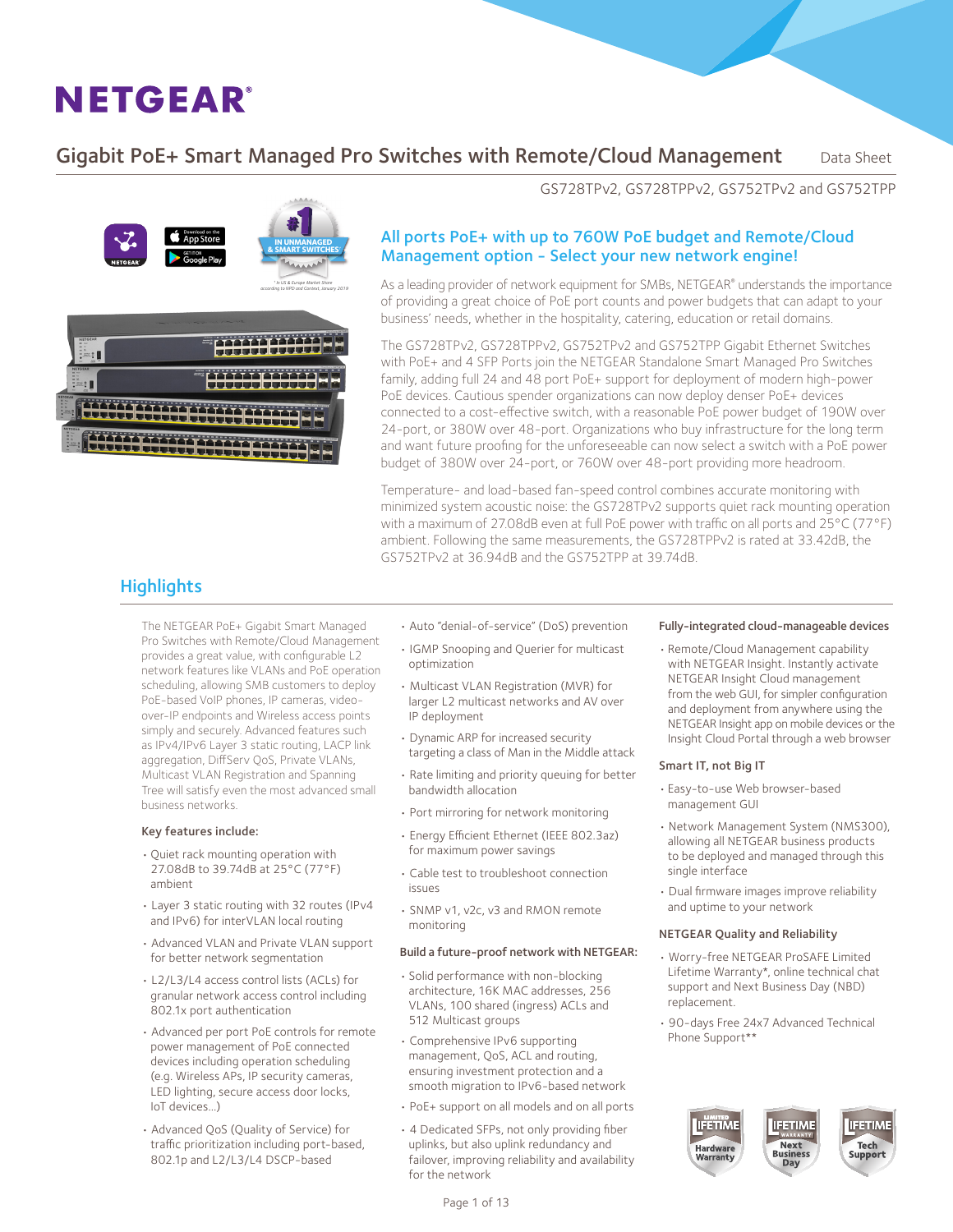### Gigabit PoE+ Smart Managed Pro Switches with Remote/Cloud Management Data Sheet

GS728TPv2, GS728TPPv2, GS752TPv2 and GS752TPP

### Hardware at a Glance

|            |             | <b>FRONT</b>                     | <b>REAR</b>                      | <b>SIDE</b>                    |                       |                        |
|------------|-------------|----------------------------------|----------------------------------|--------------------------------|-----------------------|------------------------|
| Model Name | Form-Factor | 10/100/1000<br>Base-T RJ45 ports | $1000$ BASE-X<br>Fiber SFP Ports | PoE+ 802.3at<br>Ports (Budget) | Power Supply          | Fans                   |
| GS728TPv2  | Rackmount   | 24                               | 4                                | 24 PoE+ (190W)                 | 1 internal PSU, fixed | 2 internal fans, fixed |
| GS728TPPv2 | Rackmount   | 24                               | 4                                | 24 PoE+ (380W)                 | 1 internal PSU, fixed | 2 internal fans, fixed |
| GS752TPv2  | Rackmount   | 48                               | 4                                | 48 PoE+ (380W)                 | 1 internal PSU, fixed | 2 internal fans, fixed |
| GS752TPP   | Rackmount   | 48                               | 4                                | 48 PoE+ (760W)                 | 1 internal PSU, fixed | 3 internal fans, fixed |

### Software at a Glance

|                                                                                            | LAYER 2+ / LAYER 3 LITE FEATURES |                                         |                         |                                                    |                                                                   |                                |                                      |  |
|--------------------------------------------------------------------------------------------|----------------------------------|-----------------------------------------|-------------------------|----------------------------------------------------|-------------------------------------------------------------------|--------------------------------|--------------------------------------|--|
| Management                                                                                 | IPv4/IPv6<br>ACL and OoS         | IPv4/IPv6<br><b>Multicast Filtering</b> | Auto-VolP<br>Auto-Video | IEEE (802.3az) Energy<br><b>Efficient Ethernet</b> | <b>VLAN<sub>s</sub></b>                                           | Convergence                    | IPv4 & IPv6<br><b>Static Routing</b> |  |
| Web Browser-based GUI<br>(HTTP/HTTPS),                                                     |                                  |                                         |                         |                                                    |                                                                   |                                |                                      |  |
| NETGEAR Insight mobile<br>app or Insight Cloud<br>Portal for local or remote<br>management | L2, L3, L4,<br>ingress           | IGMP and MLD<br>Snooping                | Yes                     | Yes                                                | Static, Dynamic,<br>Voice, MAC,<br>Protocol-based.<br>and Private | LLDP-MED.<br>RADIUS,<br>802.1X | Yes                                  |  |
| PC-Based Smart Control<br>Center Utility (SCC)                                             |                                  |                                         |                         |                                                    | <b>VLAN</b>                                                       |                                |                                      |  |
| RMON, SNMP                                                                                 |                                  |                                         |                         |                                                    |                                                                   |                                |                                      |  |

### Performance at a Glance

| Model Name | Packet<br>buffer | <b>CPU</b>       | <b>ACL<sub>s</sub></b> | <b>MAC Address Table</b><br>ARP Table VLANs | Fabric    | Latency (Max<br><b>Connection Speed)</b>           | <b>Static Routes</b><br>(IPv4 & IPv6) | Multicast<br><b>IGMP Group</b> |
|------------|------------------|------------------|------------------------|---------------------------------------------|-----------|----------------------------------------------------|---------------------------------------|--------------------------------|
| GS728TPv2  |                  | MIPS-34Kc 700MHz |                        |                                             | 56Gbps    |                                                    |                                       |                                |
| GS728TPPv2 |                  | Single Core      | 100                    | 16K MAC<br>512 ARP<br>256 VLANs             | line-rate | 1G Copper:<br>$<$ 3.35 $us$<br>1G Fiber: $<$ 2.5us | IPv4: 32<br>IPv6: 32                  | 512                            |
| GS752TPv2  | .5MB             | 128MB DDR RAM    | shared                 |                                             | 104Gbps   |                                                    |                                       |                                |
| GS752TPP   |                  | 32MB FLASH       |                        |                                             | line-rate |                                                    |                                       |                                |

### Ordering Information

| Model Name | Americas        | Europe          | Asia Pacific    | India           |
|------------|-----------------|-----------------|-----------------|-----------------|
| GS728TPv2  | GS728TP-200NAS  | GS728TP-200EUS  | GS728TP-200AJS  | GS728TP-200INS  |
| GS728TPPv2 | GS728TPP-200NAS | GS728TPP-200EUS | GS728TPP-200AJS | GS728TPP-200INS |
| GS752TPv2  | GS752TP-200NAS  | GS752TP-200EUS  | GS752TP-200AJS  | GS752TP-200INS  |
| GS752TPP   | GS752TPP-100NAS | GS752TPP-100EUS | GS752TPP-100AJS | GS752TPP-100INS |

|                                                                                                                  | the country of the country of the country of the country of the country of the country of the country of the country of the country of the country of the country of the country of the country of the country of the country |                                                                                                                |
|------------------------------------------------------------------------------------------------------------------|-------------------------------------------------------------------------------------------------------------------------------------------------------------------------------------------------------------------------------|----------------------------------------------------------------------------------------------------------------|
| NITOEAR<br><b>STAR</b><br>. .<br>n.2<br>取<br><b>ANY</b><br><b>Security</b>                                       | <b>TOM AN</b><br>=<br>T<br>٦.<br>┻                                                                                                                                                                                            | Pennings Gargery<br>------<br>٠<br><b>TT 10</b><br><b>AB</b><br>m<br><b>CONTRACT</b>                           |
| <b>NETGEAR</b><br>$\sim$<br>. .<br><b>MARK</b><br>三、<br>209<br>œ<br><b>Sec</b>                                   | <b>TEMPLES</b><br>30327<br>π<br>.                                                                                                                                                                                             | <b><i>ENGINEER</i></b> STATES<br>тт<br>-7<br>т<br>т<br>т<br><b>1999</b><br>u۶<br>т<br><b>Property Services</b> |
| <b>NETGEAR</b><br><b>Bill Seat</b><br><b>SILLER</b><br>$n$ K<br><b>BEL MONA</b><br>s<br>š<br>е<br>s<br>w         | <b>T T T</b><br>Ŧ<br>т<br>÷<br>Ŧ<br>т<br>т<br>٠.<br>и                                                                                                                                                                         | <b>MAIN BAPTER</b><br>۳<br><b>COLOR</b><br><b><i>Distance Antique</i></b>                                      |
| <b>NITOIAK</b><br><b>All Ave</b><br><br>$\blacksquare$<br><b>H</b> HALL<br>395<br>٠<br>е<br>ä<br><b>ALCOHOL:</b> | τ<br>┳<br>т<br>T<br>T<br>۳                                                                                                                                                                                                    |                                                                                                                |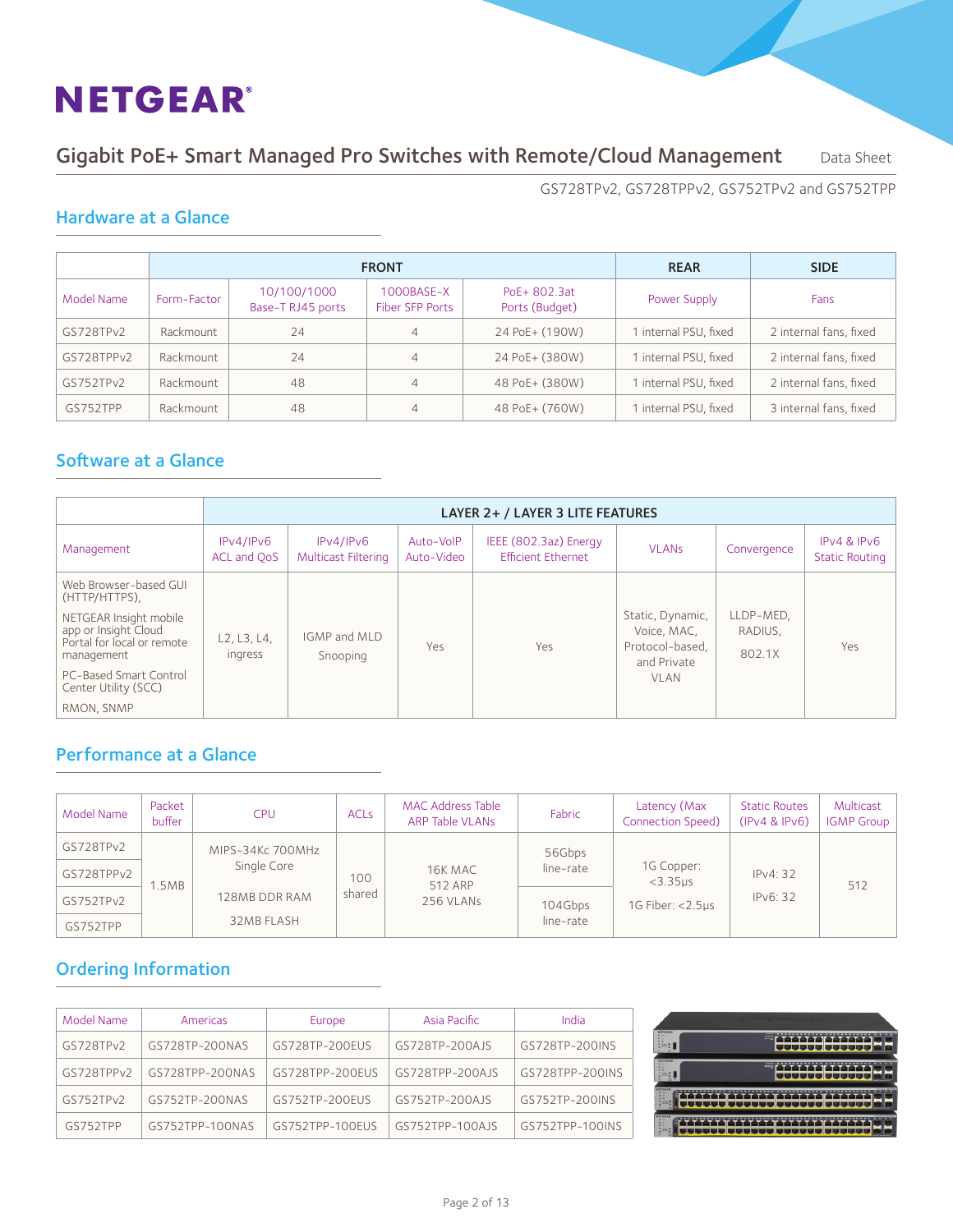### Gigabit PoE+ Smart Managed Pro Switches with Remote/Cloud Management Data Sheet

GS728TPv2, GS728TPPv2, GS752TPv2 and GS752TPP

### Features at a Glance

| <b>HARDWARE FEATURES</b>                                                                                                                                                        | <b>BENEFITS</b>                                                                                                                                                                                                                                                                                                                                                                                                                                                                                                         |
|---------------------------------------------------------------------------------------------------------------------------------------------------------------------------------|-------------------------------------------------------------------------------------------------------------------------------------------------------------------------------------------------------------------------------------------------------------------------------------------------------------------------------------------------------------------------------------------------------------------------------------------------------------------------------------------------------------------------|
| 1000BASE-T Copper Ethernet PoE+ connections                                                                                                                                     | Support high-density VoIP, Surveillance and Wi-Fi AP deployments, scalable for future growth. Never face the risk of<br>running out of PoE ports.                                                                                                                                                                                                                                                                                                                                                                       |
| 1000BASE-X Fiber SFP ports                                                                                                                                                      | Four dedicated Gigabit SFP ports for aggregation to the network core. Support for Fiber and Copper modules. Can also<br>build dual redundancy by a trunked uplink with link aggregation and failover.                                                                                                                                                                                                                                                                                                                   |
| Great choice of PoE port counts and PoE power bud-<br>gets that can adapt to the business's needs                                                                               | 190W, 380W or 760W PoE budget available across 24 or 48 Gigabit PoE+ ports (802.3at) - Connect multiple power<br>demanding devices to your network with a single wire for power and connectivity.                                                                                                                                                                                                                                                                                                                       |
| Low Acoustics                                                                                                                                                                   | Temperature-based fan-speed control minimizes system acoustic noise in any environment starting at 27.08dB at<br>25°C (77°F) ambient.                                                                                                                                                                                                                                                                                                                                                                                   |
| Energy Efficient Ethernet (IEEE 802.3az)                                                                                                                                        | Maximum power reduction for ongoing operation cost savings.                                                                                                                                                                                                                                                                                                                                                                                                                                                             |
| <b>SOFTWARE FEATURES</b>                                                                                                                                                        | <b>BENEFITS</b>                                                                                                                                                                                                                                                                                                                                                                                                                                                                                                         |
| Fully-integrated Cloud-manageable Devices                                                                                                                                       | Require no additional hardware (cloud keys, network portals, local servers, VPN or proxy appliances etc) to directly con-<br>nect to the cloud and allow remote management. No additional hardware or software. Just<br>switch to Insight Cloud Management mode through Web browser-based User Interface and go.                                                                                                                                                                                                        |
| Comprehensive IPv6 Support for Management, ACL<br>and OoS                                                                                                                       | Build current network with future in mind. Ensure investment protection and a smooth migration to an IPv6-based<br>network without switch replacement.                                                                                                                                                                                                                                                                                                                                                                  |
| IPv4 & IPv6 Static Routing                                                                                                                                                      | A simple way to provide segmentation of the network with internal routing through the switch - reserving<br>the router for external traffic routing only, making the entire network more efficient.                                                                                                                                                                                                                                                                                                                     |
| Robust security features:<br>· 802.1x authentication (EAP)<br>· Port-based security by locked MAC<br>· ACL filtering to permit or deny traffic based on<br>MAC and IP addresses | Build a secured, converged network with all types of traffic by preventing external attacks and blocking<br>malware while allowing secure access for authorized users.                                                                                                                                                                                                                                                                                                                                                  |
| Comprehensive QoS features:<br>· Port-based or 802.1p-based prioritization<br>· Layer 3-based (DSCP) prioritization<br>· Port-based ingress and egress rate limiting            | Advanced controls for optimized network performance and better delivery of mission-critical traffic such as<br>voice and video.                                                                                                                                                                                                                                                                                                                                                                                         |
| Auto-VoIP, Auto-Voice VLAN, and Auto-Video VLAN                                                                                                                                 | Automatic Voice over IP prioritization (Auto-VoIP) simplifies most complex multi-vendor IP telephone<br>deployments either based on protocols (SIP) or on OUI bytes (default database and user-based OUIs) in the phone<br>source MAC address, providing the best class of service to VoIP streams (both data and signaling) over other ordinary<br>traffic by classifying traffic, and enabling correct egress queue configuration. Similarly, Auto-Video VLAN enables IGMP<br>snooping to minimize broadcast streams. |
| IGMP (IPv4) and MLD (IPv6) Snooping and<br>Querier modes with Fast Leave                                                                                                        | Facilitate fast receiver joins and leaves for multicast streams. Save cost and improve network efficiency by<br>ensuring multicast traffic only reaches designated receivers without the need of an extra multicast router.                                                                                                                                                                                                                                                                                             |
| Protected Ports                                                                                                                                                                 | Ensure no exchange of unicast, broadcast, or multicast traffic between the protected ports on the switch, thereby im-<br>proving the security of your converged network. This allows your sensitive phone conversations to stay private and your<br>surveillance video clips can be forwarded to their designated storage device without<br>leakage or alteration.                                                                                                                                                      |
| DHCP Snooping and Dynamic ARP Inspection                                                                                                                                        | Ensure IP address allocation integrity by only allowing DHCP messages from trusted DHCP servers and dropping<br>malformed DHCP messages with a port or MAC address mismatch. Use the DHCP snooping bindings database per port<br>and per VLAN to drop incoming packets that do not match any binding and to enforce source IP/MAC addresses for<br>malicious users traffic elimination.                                                                                                                                 |
| Dynamic VLAN Assignment (RADIUS)                                                                                                                                                | IP phones and PCs can authenticate on the same port but under different VLAN assignment policies. Users are free to<br>move around and enjoy the same level of network access regardless of their physical location on the network.                                                                                                                                                                                                                                                                                     |
| Dual Firmware Images                                                                                                                                                            | Dual firmware images for transparent firmware updates with minimum service interruption.                                                                                                                                                                                                                                                                                                                                                                                                                                |
| Firmware Updates from Cloud                                                                                                                                                     | Direct cloud-to-device firmware updates, initiated and/or scheduled using the Insight app, all from the palm of your<br>hand, anytime, anywhere!                                                                                                                                                                                                                                                                                                                                                                        |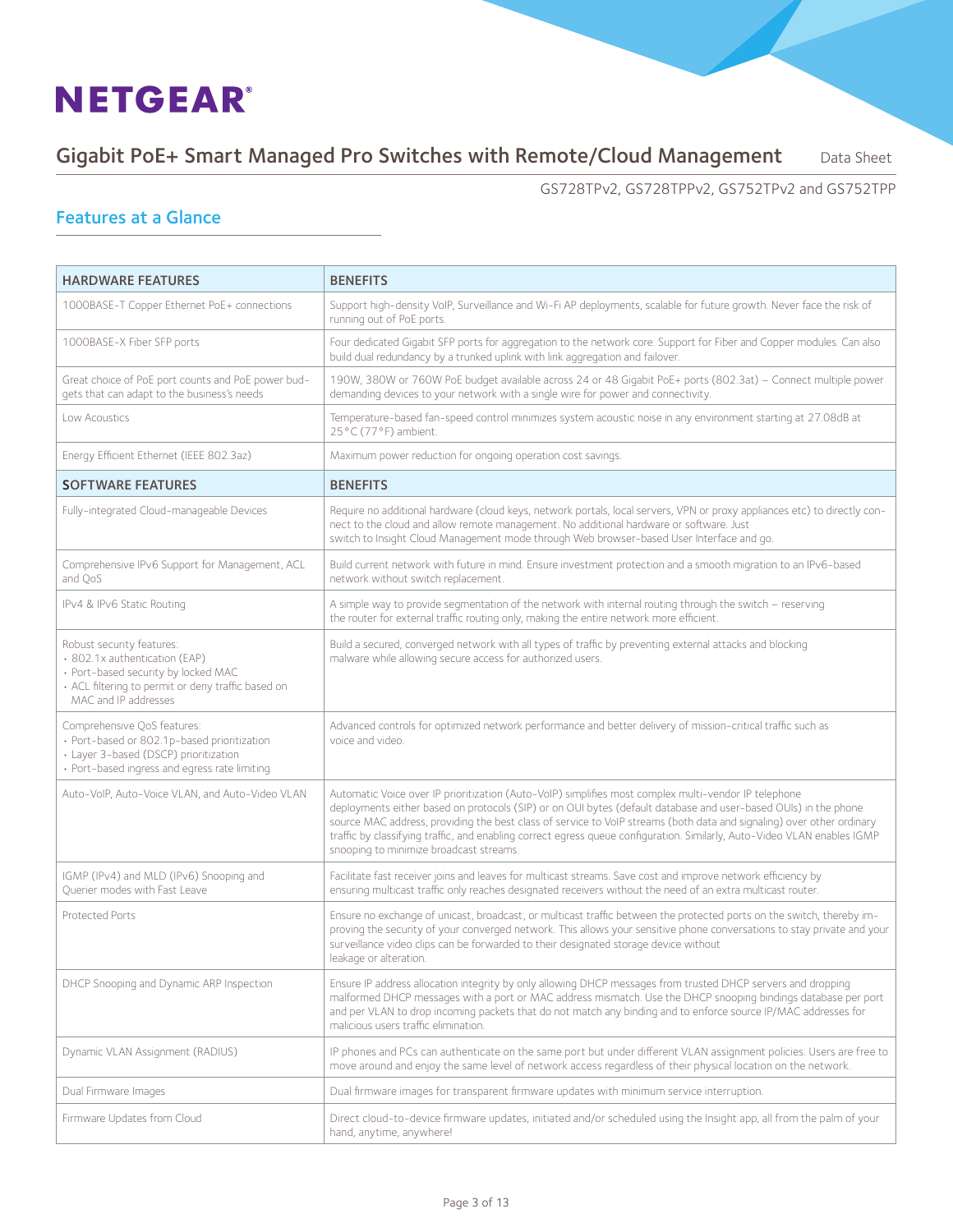### Gigabit PoE+ Smart Managed Pro Switches with Remote/Cloud Management Data Sheet

GS728TPv2, GS728TPPv2, GS752TPv2 and GS752TPP

#### Simply Activate NETGEAR Insight Cloud Management to manage your network. Anytime. Anywhere.

By activating the NETGEAR Insight Cloud management, the users will enable fundamental management features allowing businesses simpler configuration and deployment from anywhere using the NETGEAR Insight app from mobile devices or the Insight Cloud Portal from any device with a web browser.

Unique advanced management features of these Insight Managed devices include: 

- Remote monitoring and management with performance dashboards and troubleshooting features including remote reboot, port and PoE advanced configuration including remote enable/disable/power-cycle, PoE scheduling, and firmware updates with auto-schedule mode
- Single pane-of-glass multi-device, multi-network, and multi-site remote monitoring and notifications with the NETGEAR Insight app
- Full-fledged local or remote access for configuration, management, and monitoring on a larger display using your tablet, laptop, or desktop computer through the NETGEAR Insight Cloud Portal
- Configurable in-app and email alerts and notifications
- Auto-join and configure (zero-touch provisioning) for additional Insight Managed devices added to the network
- Centralized network configuration (policies) across Insight Managed Switches, Access Points, and ReadyNAS storage for VLANs, ACLs, QoS, LAGs, etc.
- Cloud-based network administration, monitoring, and firmware management

For more information about NETGEAR Insight-manageable device settings, please see at: https://www.netgear.com/support/product/Insight.aspx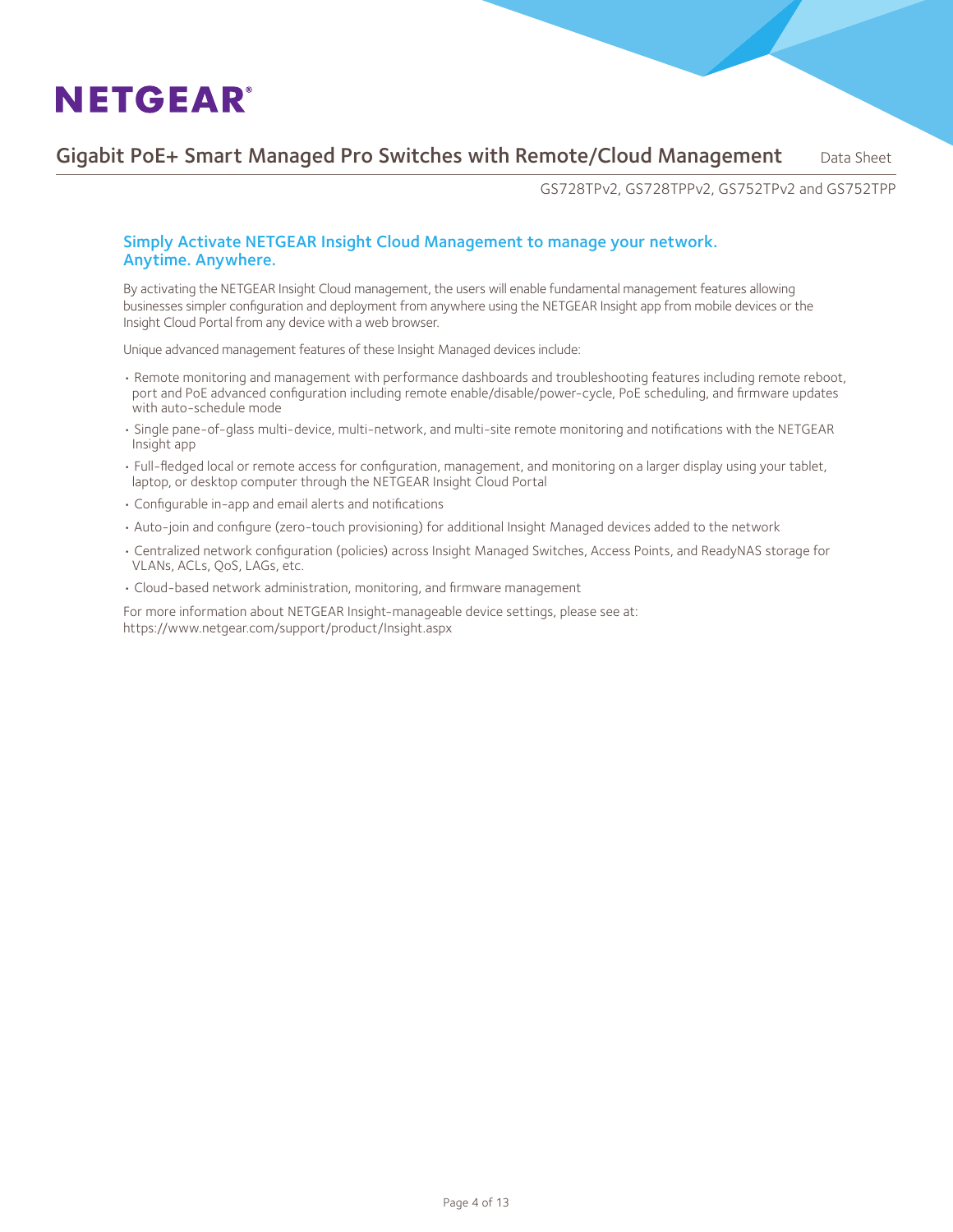Gigabit PoE+ Smart Managed Pro Switches with Remote/Cloud Management Data Sheet

GS728TPv2, GS728TPPv2, GS752TPv2 and GS752TPP

#### Target Application

#### Network Convergence



Within small and medium-sized organizations — especially in the hospitality, catering, education, and retail industries — there is growing deployment of VoIP phones, IP security cameras, video-over-IP endpoints, proximity sensors, LED lighting, secure access door locks, and other IoT devices. The dense proximity of these devices requires network switches capable of supporting PoE so a network manager can add power-hungry devices to the network with a single wire for power AND connectivity. Wave 2 802.11ac wireless access points and pan-tilt-zoom HD surveillance cameras with features such as night vision and built-in motion tracking also require PoE+ power (802.3at), increasing the power demands on PoE switches.

The new 24-port and 48-port NETGEAR Smart Managed Pro Switches support dense deployments of these modern high-power PoE+ devices. They offer powerful Layer 2 and Lite Layer 3 (static routing) features for IPv4 and IPv6 with enhanced performance and a focus on usability within SMB environments:

- 190W (GS728TPv2) or 380W (GS728TPPv2) PoE budget across 24 Gigabit PoE+ ports
- 380W (GS752TPv2) or 760W (GS752TPP) PoE budget across 48 Gigabit PoE+ ports
- 4 dedicated Gigabit SFP fiber ports for aggregation to the network core
- Quiet rack mounting operation with 27.08dB to 39.74dB max at 25°C (77°F) ambient
- Layer 3 static routing with 32 routes (IPv4 and IPv6) for interVLAN local routing
- IGMP Snooping, IGMP Querier and IGMP Fast Leave for multicast optimization
- Include VLANs, Private VLAN, PoE scheduling, ACLs, DiffServ, LACP, MVR and STP
- Easy-to-use Web browser-based management GUI No need for an IT expert
- LIFETIME Limited Warranty, Next Business Day Replacement, Tech support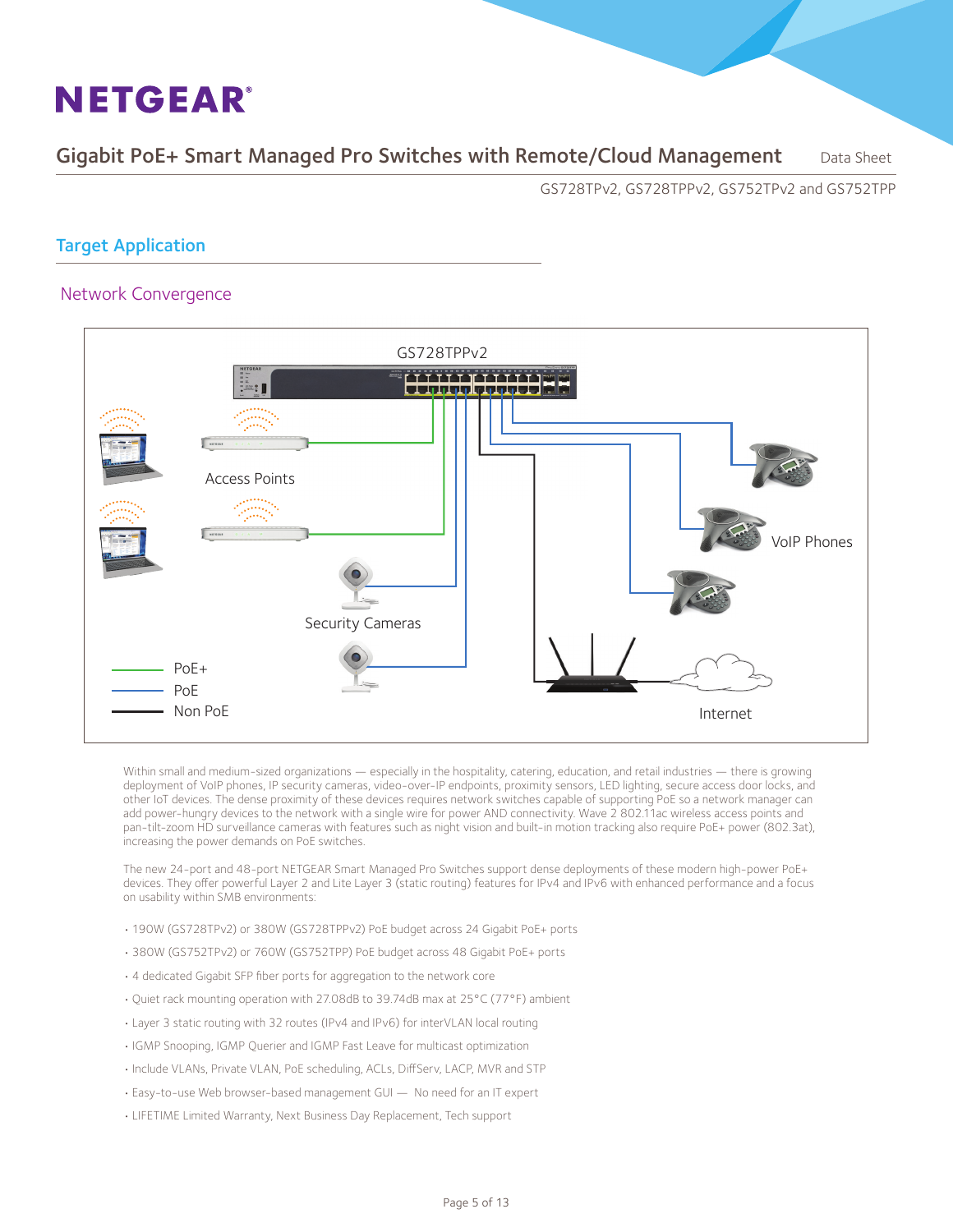### Gigabit PoE+ Smart Managed Pro Switches with Remote/Cloud Management Data Sheet

GS728TPv2, GS728TPPv2, GS752TPv2 and GS752TPP

| <b>PRODUCT</b>                                                                        | GS728TPv2                                                                                                                                           | GS728TPPv2                                                                                                                                                                  | GS752TPv2                                      | GS752TPP                                                                                   |  |  |  |
|---------------------------------------------------------------------------------------|-----------------------------------------------------------------------------------------------------------------------------------------------------|-----------------------------------------------------------------------------------------------------------------------------------------------------------------------------|------------------------------------------------|--------------------------------------------------------------------------------------------|--|--|--|
|                                                                                       |                                                                                                                                                     | annan annan 200                                                                                                                                                             | 100000000000000000000000000                    | , <b>200000 000000 000000 000000 00</b><br>  <mark>000000 000000 000000 000000 0.</mark> 0 |  |  |  |
| 10M/100M/1G RJ-45 copper ports                                                        | 24                                                                                                                                                  | 24                                                                                                                                                                          | 48                                             | 48                                                                                         |  |  |  |
| PoE / PoE+ ports                                                                      | 24 PoE+<br>(190W PoE budget)                                                                                                                        | 24 PoE+<br>(380W PoE budget)                                                                                                                                                | 48 PoE+<br>(380W PoE budget)                   | 48 PoE+<br>(760W PoE budget)                                                               |  |  |  |
| 1G SFP (fiber) ports                                                                  | 4 (dedicated)                                                                                                                                       | 4 (dedicated)                                                                                                                                                               | 4 (dedicated)                                  | 4 (dedicated)                                                                              |  |  |  |
| USB port (for config file upload/backup &<br>firmware updates)                        | Yes                                                                                                                                                 |                                                                                                                                                                             |                                                |                                                                                            |  |  |  |
|                                                                                       | UNIFIED NETWORK MANAGEMENT (DISCOVERY, SETUP, MONITORING, AND MANAGEMENT) THROUGH NETGEAR INSIGHT CLOUD MANAGEMENT                                  |                                                                                                                                                                             |                                                |                                                                                            |  |  |  |
| Discovery, setup, monitoring and management                                           | NETGEAR Insight mobile app on phone or tablet; Insight Cloud Portal from PC, Mac, or tablet web browser                                             |                                                                                                                                                                             |                                                |                                                                                            |  |  |  |
| Remote/Cloud management                                                               | Anywhere, anytime, from the palm of your hand using Insight mobile app or from any PC, Mac, or tablet web<br>browser using the Insight Cloud Portal |                                                                                                                                                                             |                                                |                                                                                            |  |  |  |
| Centralized network configuration (policies)                                          |                                                                                                                                                     | Centralized network configuration (policies) across Insight Managed Switches, Wireless Access Points, and<br>Business-class ReadyNAS Storage for VLANs, ACLs, QoS, and LAGs |                                                |                                                                                            |  |  |  |
| Device auto-join and configure (zero-touch<br>provisioning)                           |                                                                                                                                                     | Additional Insight Managed devices added to the network automatically inherit the network configuration                                                                     |                                                |                                                                                            |  |  |  |
| Multi-site, multi-network single pane-of-glass<br>view                                | Manage multiple sites, locations, and networks in a single view using the Insight mobile app or<br>Insight Cloud Portal                             |                                                                                                                                                                             |                                                |                                                                                            |  |  |  |
| Multi-switch, multi-port concurrent configu-<br>ration for ACLs, VLANs, QoS, PoE, etc | Apply settings and policies on multiple ports across multiple switches all at the same time using the<br>Port Config Wizard                         |                                                                                                                                                                             |                                                |                                                                                            |  |  |  |
| PERFORMANCE SPECIFICATION                                                             |                                                                                                                                                     |                                                                                                                                                                             |                                                |                                                                                            |  |  |  |
| <b>CPU</b>                                                                            |                                                                                                                                                     | MIPS-34Kc 700MHz Single Core                                                                                                                                                |                                                |                                                                                            |  |  |  |
| Packet buffer memory<br>(Dynamically shared across only used ports)                   |                                                                                                                                                     |                                                                                                                                                                             | 1.5 MB                                         |                                                                                            |  |  |  |
| Forwarding modes                                                                      |                                                                                                                                                     |                                                                                                                                                                             | Store-and-forward                              |                                                                                            |  |  |  |
| Bandwidth                                                                             | 56 Gbps                                                                                                                                             | 56 Gbps                                                                                                                                                                     | 104 Gbps                                       | 104 Gbps                                                                                   |  |  |  |
| Priority queues                                                                       |                                                                                                                                                     |                                                                                                                                                                             | 8                                              |                                                                                            |  |  |  |
| Priority queuing                                                                      |                                                                                                                                                     |                                                                                                                                                                             | Weighted Round Robin (WRR)                     |                                                                                            |  |  |  |
| MAC address database size<br>(48-bit MAC addresses)                                   |                                                                                                                                                     |                                                                                                                                                                             | <b>16K</b>                                     |                                                                                            |  |  |  |
| Multicast groups                                                                      |                                                                                                                                                     |                                                                                                                                                                             | 512                                            |                                                                                            |  |  |  |
| Number of IPv4 static routes                                                          |                                                                                                                                                     |                                                                                                                                                                             | 32                                             |                                                                                            |  |  |  |
| Number of IPv6 static routes                                                          |                                                                                                                                                     |                                                                                                                                                                             | 32                                             |                                                                                            |  |  |  |
| Number of VLANs                                                                       |                                                                                                                                                     |                                                                                                                                                                             | 256                                            |                                                                                            |  |  |  |
| Number of ARP cache entries                                                           |                                                                                                                                                     |                                                                                                                                                                             | 512 ARP                                        |                                                                                            |  |  |  |
| Number of DHCP snooping bindings                                                      |                                                                                                                                                     |                                                                                                                                                                             | 256                                            |                                                                                            |  |  |  |
| Access Control Lists (ACLs)                                                           |                                                                                                                                                     |                                                                                                                                                                             | 100 shared for MAC, IP and IPv6 ACLs (ingress) |                                                                                            |  |  |  |
| Packet forwarding rate<br>(64 byte packet size) (Mpps)                                | 41.67                                                                                                                                               | 41.67                                                                                                                                                                       | 77.38                                          | 77.38                                                                                      |  |  |  |
| Jumbo frame support (bytes)                                                           |                                                                                                                                                     |                                                                                                                                                                             | Up to 10K packet size                          |                                                                                            |  |  |  |
| Acoustic noise level @ 25°C (dBA)<br>$(ANSI-S10.12)$                                  | 27.08dBA                                                                                                                                            | 33.42dBA                                                                                                                                                                    | 36.94dBA                                       | 39.74dBA                                                                                   |  |  |  |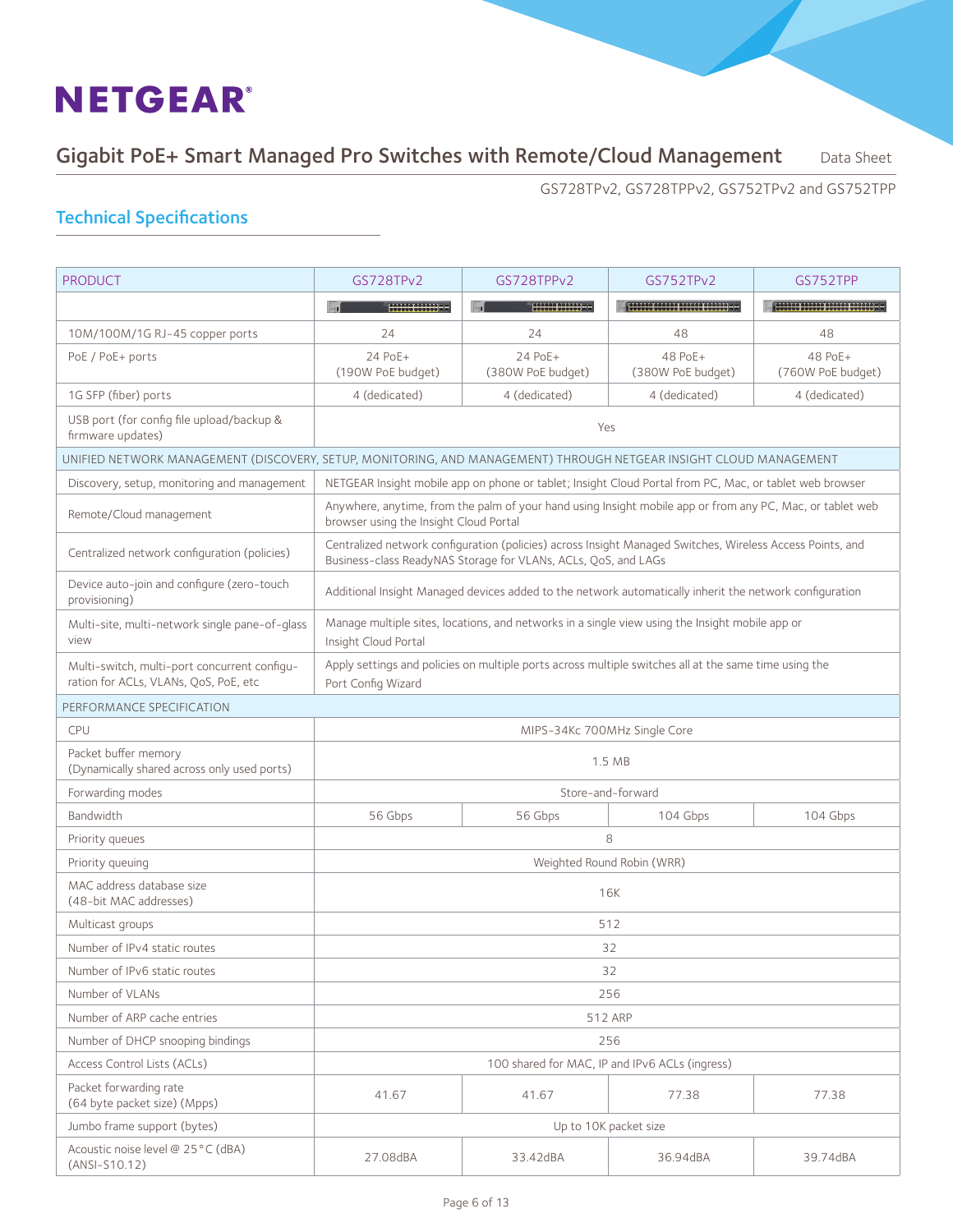Gigabit PoE+ Smart Managed Pro Switches with Remote/Cloud Management Data Sheet

GS728TPv2, GS728TPPv2, GS752TPv2 and GS752TPP

| <b>PRODUCT</b>                                                | GS728TPv2                                                                                                             | GS728TPPv2                                                                                     | GS752TPv2                           | GS752TPP                                 |  |  |
|---------------------------------------------------------------|-----------------------------------------------------------------------------------------------------------------------|------------------------------------------------------------------------------------------------|-------------------------------------|------------------------------------------|--|--|
| Mean Time Between Failures (MTBF) @ 25 °C                     | 1.250.365 hours                                                                                                       | 1,071,896 hours                                                                                | 1,737,411 hours                     | 1,107,549 hours                          |  |  |
| 100M Copper Latency<br>(64-byte; 1518-byte; 9216-byte frames) | 8.916µs; 9.258µs;<br>9.009 <sub>µs</sub>                                                                              | 8.916us; 9.258us;<br>9.009 <sub>µs</sub>                                                       | 8.314µs; 8.612µs;<br>$8.451\,\mu s$ | 8.314µs; 8.612µs;<br>$8.451\,\mu s$      |  |  |
| 1G Copper Latency<br>(64-byte; 1518-byte; 9216-byte frames)   | 3.388µs; 3.625µs;<br>$3.716\mu s$                                                                                     | 3.388µs; 3.625µs;<br>3.716us                                                                   | 3.614us; 3.545us;<br>$3.628\mu s$   | 3.614us; 3.545us;<br>3.628 <sub>µs</sub> |  |  |
| 1G Fiber Latency<br>(64-byte; 1518-byte; 9216-byte frames)    | 3.204µs; 3.209µs;<br>3.298 <sub>µs</sub>                                                                              | 3.204µs; 3.209µs;<br>3.298us                                                                   | 2.980µs; 3.101µs;<br>3.179us        | 2.980us; 3.101us;<br>$3.179\mu s$        |  |  |
| <b>L2 SERVICES - VLANS</b>                                    |                                                                                                                       |                                                                                                |                                     |                                          |  |  |
| IEEE 802.1Q VLAN tagging<br>Yes                               |                                                                                                                       |                                                                                                |                                     |                                          |  |  |
| IP-based VLANs                                                |                                                                                                                       |                                                                                                | Yes                                 |                                          |  |  |
| MAC-based VLANs                                               |                                                                                                                       |                                                                                                | Yes                                 |                                          |  |  |
| Auto-VoIP VLAN / Auto-Voice VLAN                              |                                                                                                                       | Yes, based on OUI bytes (default database and user-based OUIs) in the phone source MAC address |                                     |                                          |  |  |
| Auto-VoIP                                                     |                                                                                                                       | Yes, based on protocols (SIP). Prioritzes traffic to a higher queue                            |                                     |                                          |  |  |
| Voice VLAN                                                    | Yes, based on either VLAN ID or 802.1p priority,<br>packets are passed onto the connecting VoIP phone using LLDP-MED. |                                                                                                |                                     |                                          |  |  |
| Auto-Video VLAN                                               |                                                                                                                       |                                                                                                | Yes                                 |                                          |  |  |
| <b>GARP with GVRP</b>                                         |                                                                                                                       |                                                                                                | Yes                                 |                                          |  |  |
| Private VLAN                                                  |                                                                                                                       |                                                                                                | Yes                                 |                                          |  |  |
| <b>L2 SERVICES - AVAILABILITY</b>                             |                                                                                                                       |                                                                                                |                                     |                                          |  |  |
| Broadcast, multicast, unknown unicast storm<br>control        |                                                                                                                       |                                                                                                | Yes                                 |                                          |  |  |
| IEEE 802.3ad - LAGs (LACP)                                    |                                                                                                                       |                                                                                                | Yes                                 |                                          |  |  |
| IEEE 802.3x (full duplex and flow control)                    |                                                                                                                       |                                                                                                | Yes                                 |                                          |  |  |
| IEEE 802.1D Spanning Tree Protocol                            |                                                                                                                       |                                                                                                | Yes                                 |                                          |  |  |
| IEEE 802.1w Rapid Spanning Tree Protocol                      |                                                                                                                       |                                                                                                | Yes                                 |                                          |  |  |
| IEEE 802.1s Multiple Spanning Tree Protocol                   |                                                                                                                       |                                                                                                | Yes                                 |                                          |  |  |
| Layer 2 DHCP Relay                                            |                                                                                                                       |                                                                                                | Yes                                 |                                          |  |  |
| L2 SERVICES - MULTICAST FILTERING                             |                                                                                                                       |                                                                                                |                                     |                                          |  |  |
| IGMP snooping (v1, v2 and v3)                                 |                                                                                                                       |                                                                                                | Yes                                 |                                          |  |  |
| MLD snooping support (v1 and v2)                              |                                                                                                                       |                                                                                                | Yes                                 |                                          |  |  |
| IGMP snooping querier (v2)                                    |                                                                                                                       |                                                                                                | Yes                                 |                                          |  |  |
| MLD snooping querier (v1)                                     |                                                                                                                       |                                                                                                | Yes                                 |                                          |  |  |
| Multicast VLAN Registration (MVR)                             | Yes                                                                                                                   |                                                                                                |                                     |                                          |  |  |
| <b>L3 SERVICES - DHCP</b>                                     |                                                                                                                       |                                                                                                |                                     |                                          |  |  |
| DHCP client                                                   |                                                                                                                       |                                                                                                | Yes                                 |                                          |  |  |
| DHCP snooping                                                 | Yes                                                                                                                   |                                                                                                |                                     |                                          |  |  |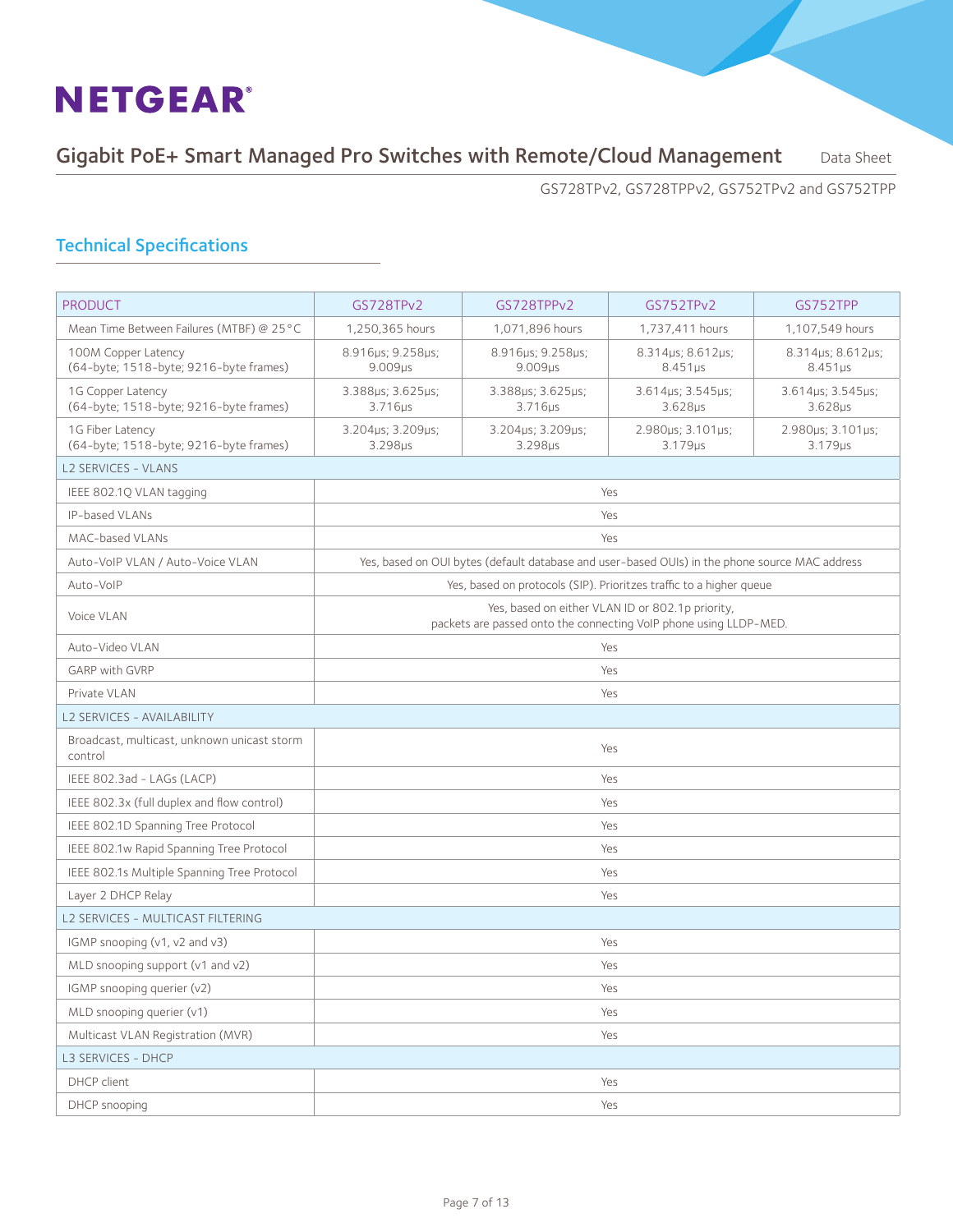### Gigabit PoE+ Smart Managed Pro Switches with Remote/Cloud Management Data Sheet

GS728TPv2, GS728TPPv2, GS752TPv2 and GS752TPP

| <b>PRODUCT</b>                                       | GS728TPv2                            | GS728TPPv2  | GS752TPv2            | GS752TPP |  |  |  |
|------------------------------------------------------|--------------------------------------|-------------|----------------------|----------|--|--|--|
| <b>L3 SERVICES - ROUTING</b>                         |                                      |             |                      |          |  |  |  |
| IPv4 static routing                                  |                                      |             | 32                   |          |  |  |  |
| IPv6 static routing                                  |                                      |             | 32                   |          |  |  |  |
| VLAN routing                                         | Yes                                  |             |                      |          |  |  |  |
| Host ARP table (number of entries)                   | 512 ARP                              |             |                      |          |  |  |  |
| ICMP Router Discovery Protocol (IRDP)                |                                      | Yes         |                      |          |  |  |  |
| Number of IP VLAN interfaces (routed VLANs)          | 15                                   |             |                      |          |  |  |  |
| <b>LINK AGGREGATION</b>                              |                                      |             |                      |          |  |  |  |
| IEEE 802.3ad - LAGs (LACP)                           |                                      |             | Yes                  |          |  |  |  |
| Manual Static LAG                                    |                                      |             | Yes                  |          |  |  |  |
| # of Static or LACP LAGs<br># of members in each LAG | 16 LAGs with max 8 ports in each LAG |             |                      |          |  |  |  |
| NETWORK MONITORING AND DISCOVERY SERVICES            |                                      |             |                      |          |  |  |  |
| 802.1ab LLDP                                         |                                      | Yes         |                      |          |  |  |  |
| <b>SNMP</b>                                          |                                      | v1, v2c, v3 |                      |          |  |  |  |
| RMON group 1,2,3,9                                   | Yes                                  |             |                      |          |  |  |  |
| NETWORK SECURITY                                     |                                      |             |                      |          |  |  |  |
| <b>IEEE 802.1x</b>                                   |                                      |             | Yes                  |          |  |  |  |
| <b>Guest VLAN</b>                                    |                                      |             | Yes                  |          |  |  |  |
| RADIUS-based VLAN assignment via .1x                 |                                      |             | Yes                  |          |  |  |  |
| MAC-based .1x                                        |                                      |             | Yes                  |          |  |  |  |
| RADIUS accounting                                    |                                      |             | Yes                  |          |  |  |  |
| Access Control Lists (ACLs)                          |                                      |             | L2 / L3 / L4 ingress |          |  |  |  |
| IP-based ACLs (IPv4 and IPv6)                        |                                      |             | Yes                  |          |  |  |  |
| MAC-based ACLs                                       |                                      |             | Yes                  |          |  |  |  |
| TCP/UDP-based ACLs                                   |                                      |             | Yes                  |          |  |  |  |
| MAC lockdown                                         |                                      |             | Yes                  |          |  |  |  |
| MAC lockdown by the number of MACs                   |                                      |             | Yes                  |          |  |  |  |
| Control MAC # Dynamic learned entries                |                                      |             | 4096                 |          |  |  |  |
| Control MAC # static entries                         |                                      |             | 48                   |          |  |  |  |
| IEEE 802.1x RADIUS port access authentication        |                                      |             | Yes                  |          |  |  |  |
| Port-based security by locked MAC addresses          |                                      |             | Yes                  |          |  |  |  |
| Dynamic ARP inspection                               |                                      |             | Yes                  |          |  |  |  |
| Broadcast, unicast, multicast DoS protection         |                                      |             | Yes                  |          |  |  |  |
| DoS attacks prevention                               | Yes                                  |             |                      |          |  |  |  |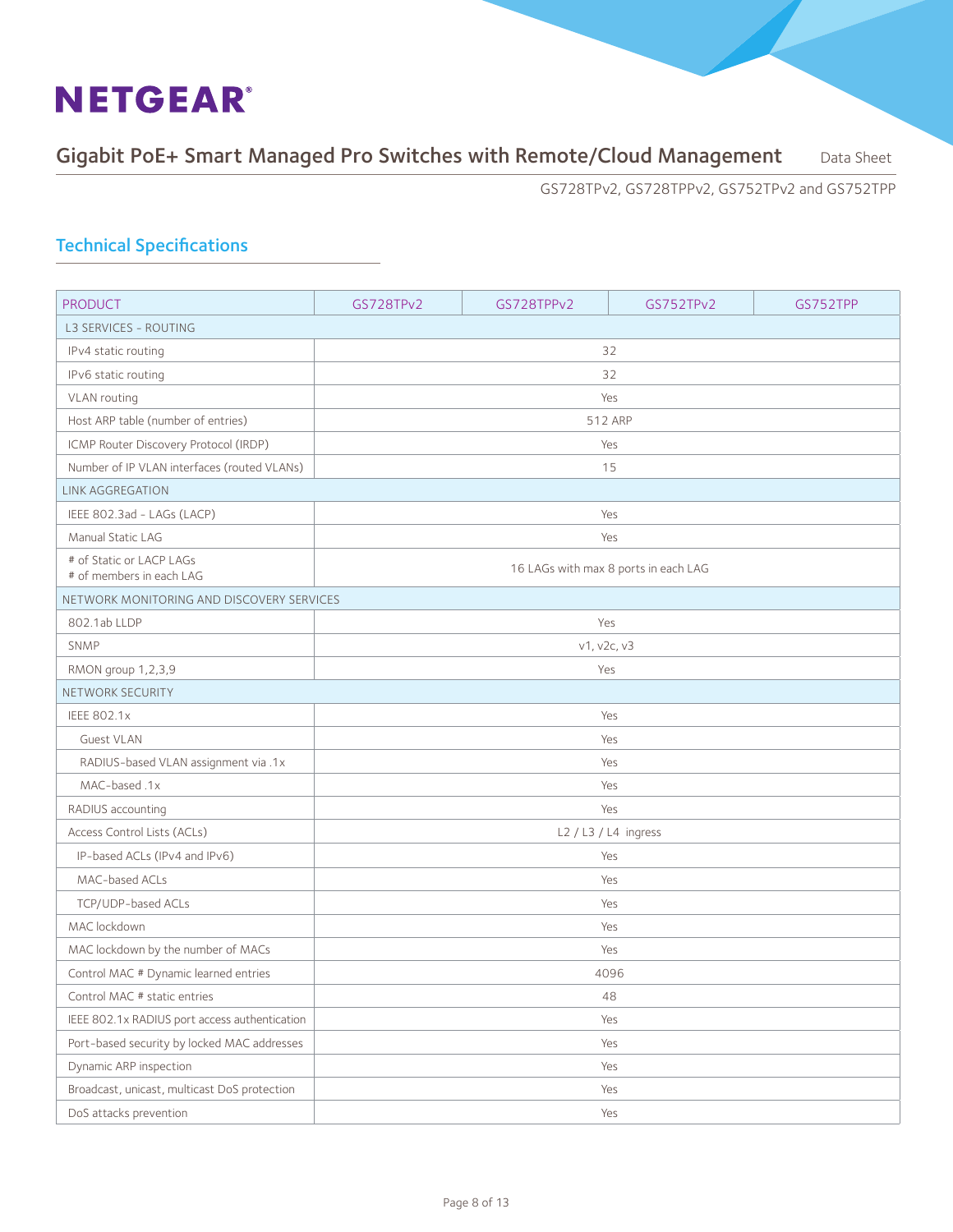### Gigabit PoE+ Smart Managed Pro Switches with Remote/Cloud Management Data Sheet

GS728TPv2, GS728TPPv2, GS752TPv2 and GS752TPP

| <b>PRODUCT</b>                                                                          | GS728TPv2                                         | GS728TPPv2                                                                                     | GS752TPv2                                        | GS752TPP |  |  |  |  |
|-----------------------------------------------------------------------------------------|---------------------------------------------------|------------------------------------------------------------------------------------------------|--------------------------------------------------|----------|--|--|--|--|
| <b>QUALITY OF SERVICE (QOS)</b>                                                         |                                                   |                                                                                                |                                                  |          |  |  |  |  |
| Port-based rate limiting                                                                |                                                   |                                                                                                | Yes ingress and egress                           |          |  |  |  |  |
| Port-based OoS                                                                          |                                                   |                                                                                                | Yes                                              |          |  |  |  |  |
| Support for IPv6 fields                                                                 |                                                   |                                                                                                | Yes                                              |          |  |  |  |  |
| DiffServ QoS                                                                            |                                                   |                                                                                                | Yes ingress                                      |          |  |  |  |  |
| IEEE 802.1p COS                                                                         | Yes                                               |                                                                                                |                                                  |          |  |  |  |  |
| Destination MAC and IP                                                                  | Yes                                               |                                                                                                |                                                  |          |  |  |  |  |
| IPv4 and v6 DSCP                                                                        | Yes                                               |                                                                                                |                                                  |          |  |  |  |  |
| IPv4 and IPv6 ToS                                                                       | Yes                                               |                                                                                                |                                                  |          |  |  |  |  |
| TCP/UDP-based                                                                           |                                                   |                                                                                                | Yes                                              |          |  |  |  |  |
| Weighted Round Robin (WRR)                                                              |                                                   |                                                                                                | Yes                                              |          |  |  |  |  |
| Strict priority queue technology                                                        |                                                   |                                                                                                | Yes                                              |          |  |  |  |  |
| Auto-VoIP VLAN / Auto-Voice VLAN                                                        |                                                   | Yes, based on OUI bytes (default database and user-based OUIs) in the phone source MAC address |                                                  |          |  |  |  |  |
| Auto-VoIP                                                                               |                                                   |                                                                                                |                                                  |          |  |  |  |  |
|                                                                                         |                                                   | Yes, based on protocols (SIP). Prioritzes traffic to a higher queue                            | Yes, based on either VLAN ID or 802.1p priority, |          |  |  |  |  |
| Voice VLAN                                                                              |                                                   | packets are passed onto the connecting VoIP phone using LLDP-MED                               |                                                  |          |  |  |  |  |
| Auto-Video VLAN<br>Yes                                                                  |                                                   |                                                                                                |                                                  |          |  |  |  |  |
| <b>IEEE NETWORK PROTOCOLS</b>                                                           |                                                   |                                                                                                |                                                  |          |  |  |  |  |
| • IEEE 802.3 Ethernet                                                                   |                                                   | · IEEE 802.1Q VLAN Tagging                                                                     |                                                  |          |  |  |  |  |
| · IEEE 802.3u 100BASE-T                                                                 | • IEEE 802.1AB LLDP with ANSI/TIA-1057 (LLDP-MED) |                                                                                                |                                                  |          |  |  |  |  |
| · IEEE 802.3ab 1000BASE-T                                                               | • IEEE 802.1p Class of Service                    |                                                                                                |                                                  |          |  |  |  |  |
| · IEEE 802.3af PoE                                                                      | • IEEE 802.1D Spanning Tree (STP)                 |                                                                                                |                                                  |          |  |  |  |  |
| • IEEE 802.3at PoE+                                                                     | · IEEE 802.1s Multiple Spanning Tree (MSTP)       |                                                                                                |                                                  |          |  |  |  |  |
| · IEEE 802.3az Energy Efficient Ethernet (EEE)                                          | · IEEE 802.1w Rapid Spanning Tree (RSTP)          |                                                                                                |                                                  |          |  |  |  |  |
| · IEEE 802.3ad Trunking (LACP)                                                          | · IEEE 802.1x RADIUS Network Access Control       |                                                                                                |                                                  |          |  |  |  |  |
| · IEEE 802.3z Gigabit Ethernet 1000BASE-SX/LX<br>· IEEE 802.3x Full-Duplex Flow Control |                                                   |                                                                                                |                                                  |          |  |  |  |  |
| MANAGEMENT, MONITORING & TROUBLESHOOTING                                                |                                                   |                                                                                                |                                                  |          |  |  |  |  |
| Cloud/Remote management                                                                 |                                                   |                                                                                                | Yes                                              |          |  |  |  |  |
| Insight mobile app & Insight Cloud Portal                                               |                                                   |                                                                                                |                                                  |          |  |  |  |  |
| management                                                                              |                                                   |                                                                                                | Yes                                              |          |  |  |  |  |
| uPnP Discovery                                                                          |                                                   |                                                                                                | Yes                                              |          |  |  |  |  |
| <b>Bonjour Discovery</b>                                                                |                                                   |                                                                                                | Yes                                              |          |  |  |  |  |
| Networking monitoring                                                                   | Yes                                               |                                                                                                |                                                  |          |  |  |  |  |
| Data/performance logs                                                                   | Yes                                               |                                                                                                |                                                  |          |  |  |  |  |
| Centralized network configuration/policies<br>(network-centric management)              |                                                   |                                                                                                | Yes                                              |          |  |  |  |  |
| Device auto-join and configure<br>(zero-touch provisioning)                             |                                                   |                                                                                                | Yes                                              |          |  |  |  |  |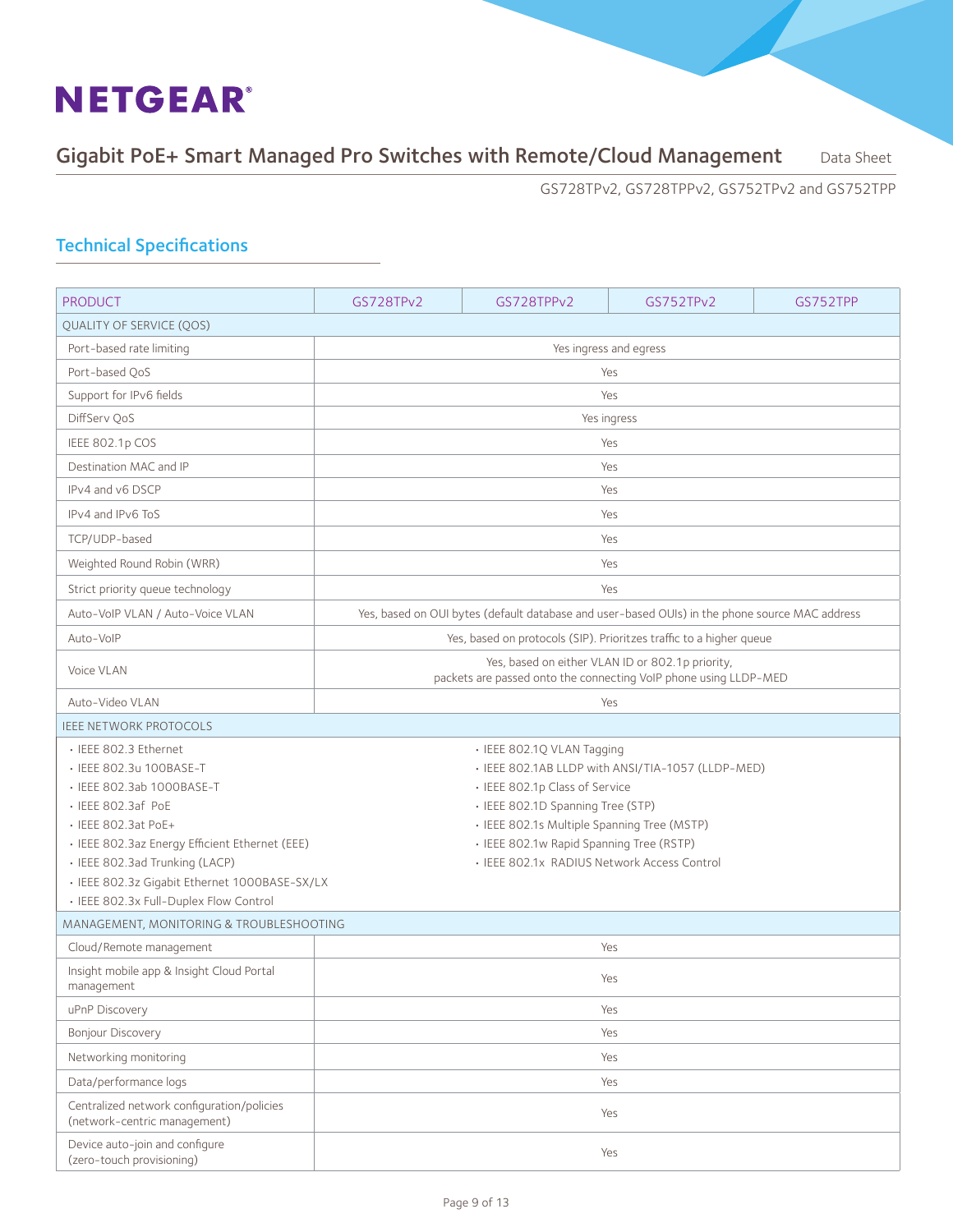### Gigabit PoE+ Smart Managed Pro Switches with Remote/Cloud Management Data Sheet

GS728TPv2, GS728TPPv2, GS752TPv2 and GS752TPP

| <b>PRODUCT</b>                                                            | GS728TPv2                                                                        | GS728TPPv2                                                        | GS752TPv2                                                         | GS752TPP                                                          |  |  |
|---------------------------------------------------------------------------|----------------------------------------------------------------------------------|-------------------------------------------------------------------|-------------------------------------------------------------------|-------------------------------------------------------------------|--|--|
| Multi-site, multi-network single<br>pane-of-glass view                    | Yes                                                                              |                                                                   |                                                                   |                                                                   |  |  |
| Multi-switch, multi-port concurrent<br>configuration                      | Yes                                                                              |                                                                   |                                                                   |                                                                   |  |  |
| Network/qlobal password (for all Insight<br>Managed devices on a network) | Yes (per network/subnet via NETGEAR Insight mobile app and Insight Cloud Portal) |                                                                   |                                                                   |                                                                   |  |  |
| Password management                                                       |                                                                                  |                                                                   | Yes                                                               |                                                                   |  |  |
| Configurable management VLAN                                              |                                                                                  |                                                                   | Yes                                                               |                                                                   |  |  |
| Admin access control via RADIUS and<br>TACACS+                            |                                                                                  |                                                                   | Yes                                                               |                                                                   |  |  |
| IPv6 management                                                           |                                                                                  |                                                                   | Yes                                                               |                                                                   |  |  |
| SNTP client over UDP port 123                                             |                                                                                  |                                                                   | Yes                                                               |                                                                   |  |  |
| SNMP v1/v2c                                                               |                                                                                  |                                                                   | Yes                                                               |                                                                   |  |  |
| SNMP v3 with multiple IP addresses                                        |                                                                                  |                                                                   | Yes                                                               |                                                                   |  |  |
| RMON group 1,2,3,9                                                        | Yes                                                                              |                                                                   |                                                                   |                                                                   |  |  |
| Port mirroring                                                            | Yes ingress and egress                                                           |                                                                   |                                                                   |                                                                   |  |  |
| Many-to-one port mirroring                                                | 28                                                                               | 28                                                                | 52                                                                | 52                                                                |  |  |
| Web browser-based graphical<br>user interface (GUI)                       |                                                                                  |                                                                   | Yes                                                               |                                                                   |  |  |
| Smart Control Center (SCC) for<br>multi-switch management                 |                                                                                  |                                                                   | Yes                                                               |                                                                   |  |  |
| Dual software (firmware) image                                            |                                                                                  |                                                                   | Yes                                                               |                                                                   |  |  |
| Cable test utility                                                        |                                                                                  |                                                                   | Yes                                                               |                                                                   |  |  |
| TLS/HTTPS Web-based access (version)                                      |                                                                                  |                                                                   | Yes $(v1.2)$                                                      |                                                                   |  |  |
| File transfers (uploads, downloads)                                       |                                                                                  |                                                                   | TFTP / HTTP                                                       |                                                                   |  |  |
| HTTP upload/download (firmware)                                           |                                                                                  |                                                                   | Yes                                                               |                                                                   |  |  |
| Syslog (RFC 3164)                                                         |                                                                                  |                                                                   | Yes                                                               |                                                                   |  |  |
| USB port for firmware and config upload/<br>download                      | Yes                                                                              |                                                                   |                                                                   |                                                                   |  |  |
| <b>LEDS</b>                                                               |                                                                                  |                                                                   |                                                                   |                                                                   |  |  |
| Per port                                                                  |                                                                                  |                                                                   | Speed, Link, Activity; or PoE in different mode                   |                                                                   |  |  |
| Per device                                                                | Power, Fan, PoE Max                                                              |                                                                   |                                                                   |                                                                   |  |  |
| PHYSICAL SPECIFICATIONS                                                   |                                                                                  |                                                                   |                                                                   |                                                                   |  |  |
| Dimensions (W x D x H)                                                    | 440 x 257 x 43.2 mm<br>$(17.3 \times 10.1 \times 1.7 \text{ in})$                | 440 x 257 x 43.2 mm<br>$(17.3 \times 10.1 \times 1.7 \text{ in})$ | 440 x 310 x 43.2 mm<br>$(17.3 \times 12.2 \times 1.7 \text{ in})$ | 440 x 310 x 43.2 mm<br>$(17.3 \times 12.2 \times 1.7 \text{ in})$ |  |  |
| Weight                                                                    | 3.78 kg (8.32 lb)                                                                | 4.11 kg (9.05 lb)                                                 | 4.93 kg (10.86 lb)                                                | 5.03 kg (11.08 lb)                                                |  |  |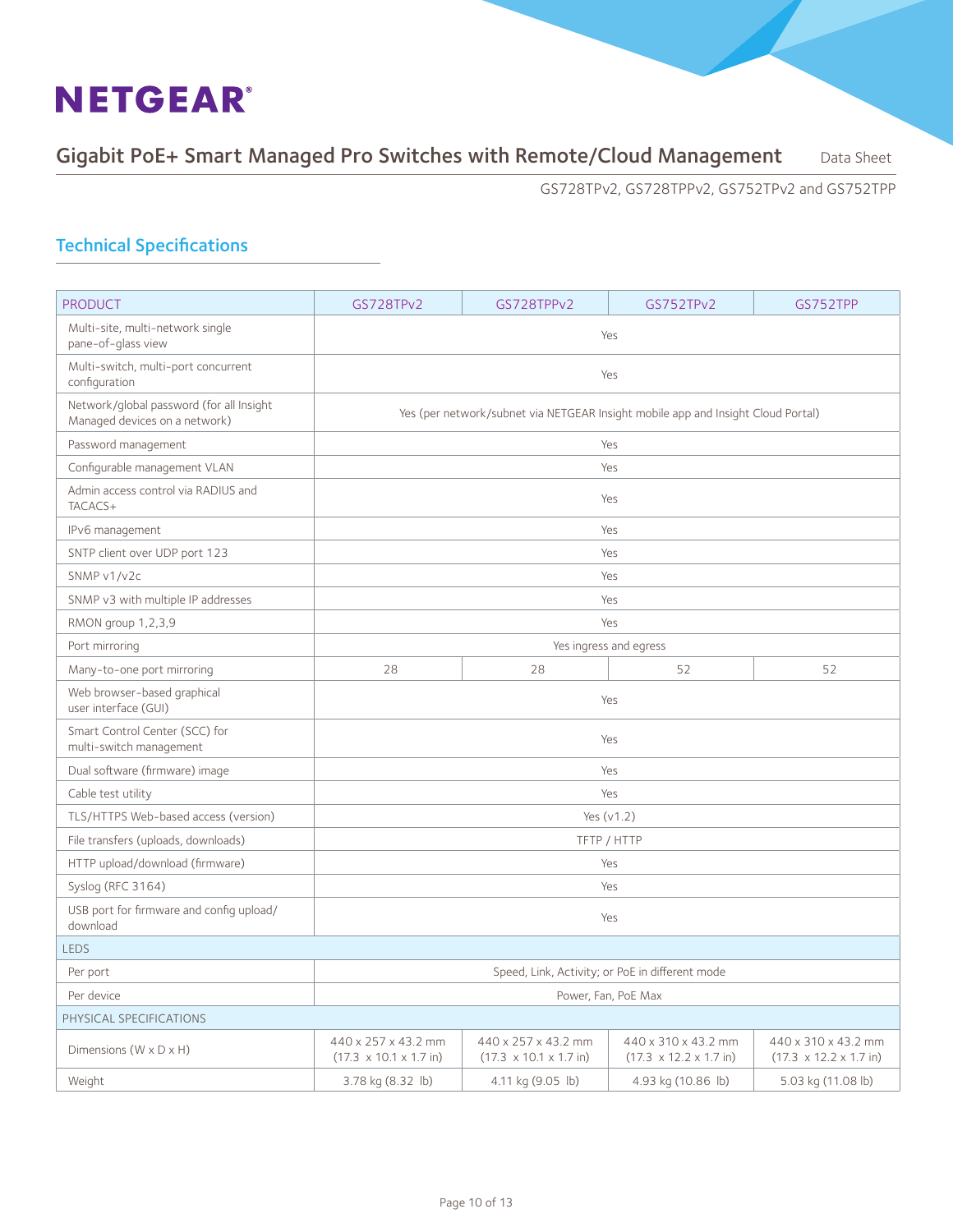### Gigabit PoE+ Smart Managed Pro Switches with Remote/Cloud Management Data Sheet

GS728TPv2, GS728TPPv2, GS752TPv2 and GS752TPP

| <b>PRODUCT</b>                                                                         | GS728TPv2                            | GS728TPPv2     | GS752TPv2                                          | GS752TPP       |  |  |
|----------------------------------------------------------------------------------------|--------------------------------------|----------------|----------------------------------------------------|----------------|--|--|
| POWER CONSUMPTION                                                                      |                                      |                |                                                    |                |  |  |
| Max power (worst case, all ports used, full<br>PoE, line-rate traffic) (Watts)         | 226W                                 | 439W           | 446W                                               | 861W           |  |  |
| Max power without PoE (worst case, all ports<br>used, line-rate traffic) (Watts)       | 36W                                  | 59W            | 66W                                                | 101W           |  |  |
| Iddle power consumption<br>(all ports link-down standby) (Watts)                       | 20W                                  | 22.5W          | 28W                                                | 30W            |  |  |
| Heat Dissipation (worst case, all ports used,<br>full PoE, line-rate traffic) (BTU/hr) | 772.9 BTU/hr                         | 1,501.3 BTU/hr | 1,525.32 BTU/hr                                    | 2,944.6 BTU/hr |  |  |
| Energy Efficient Ethernet (EEE) IEEE 802.3az                                           |                                      |                | Yes (deactivated by default)                       |                |  |  |
| Fan                                                                                    | $\overline{2}$                       | $\overline{2}$ | $\overline{2}$                                     | 3              |  |  |
| <b>ENVIRONMENTAL SPECIFICATIONS</b>                                                    |                                      |                |                                                    |                |  |  |
| Operating                                                                              |                                      |                |                                                    |                |  |  |
| Operating temperature                                                                  | 0° to 50°C (32° to 122°F)            |                |                                                    |                |  |  |
| Humidity                                                                               |                                      |                | 90% maximum relative humidity (RH), non-condensing |                |  |  |
| Altitude                                                                               |                                      |                | 10,000 ft (3,000 m) maximum                        |                |  |  |
| Storage                                                                                |                                      |                |                                                    |                |  |  |
| Storage temperature                                                                    |                                      |                | $-20^{\circ}$ to 70°C (-4° to 158°F)               |                |  |  |
| Humidity                                                                               |                                      |                | 95% maximum relative humidity, non-condensing      |                |  |  |
| Altitude                                                                               |                                      |                | 10,000 ft (3,000 m) maximum                        |                |  |  |
| ELECTROMAGNETIC EMISSIONS AND IMMUNITY                                                 |                                      |                |                                                    |                |  |  |
| Certifications                                                                         |                                      |                | CE mark, commercial                                |                |  |  |
|                                                                                        |                                      |                | FCC Part 15 Class A, VCCI Class A                  |                |  |  |
|                                                                                        |                                      |                | Class A EN 55022 (CISPR 22) Class A                |                |  |  |
|                                                                                        |                                      |                | Class A C-Tick                                     |                |  |  |
|                                                                                        |                                      |                | EN 55024                                           |                |  |  |
|                                                                                        | CCC                                  |                |                                                    |                |  |  |
|                                                                                        |                                      |                | 47 CFR FCC Part 15, SubpartB, Class A              |                |  |  |
|                                                                                        | ICES-003: 2016 Issue 6, Class A      |                |                                                    |                |  |  |
|                                                                                        |                                      |                | ANSI C63.4:2014                                    |                |  |  |
|                                                                                        |                                      |                | IEC 60950-1:2005 (ed.2)+A1:2009+A2:2013            |                |  |  |
|                                                                                        | AN/NZS CISPR 22:2009+A1:2010 CLASS A |                |                                                    |                |  |  |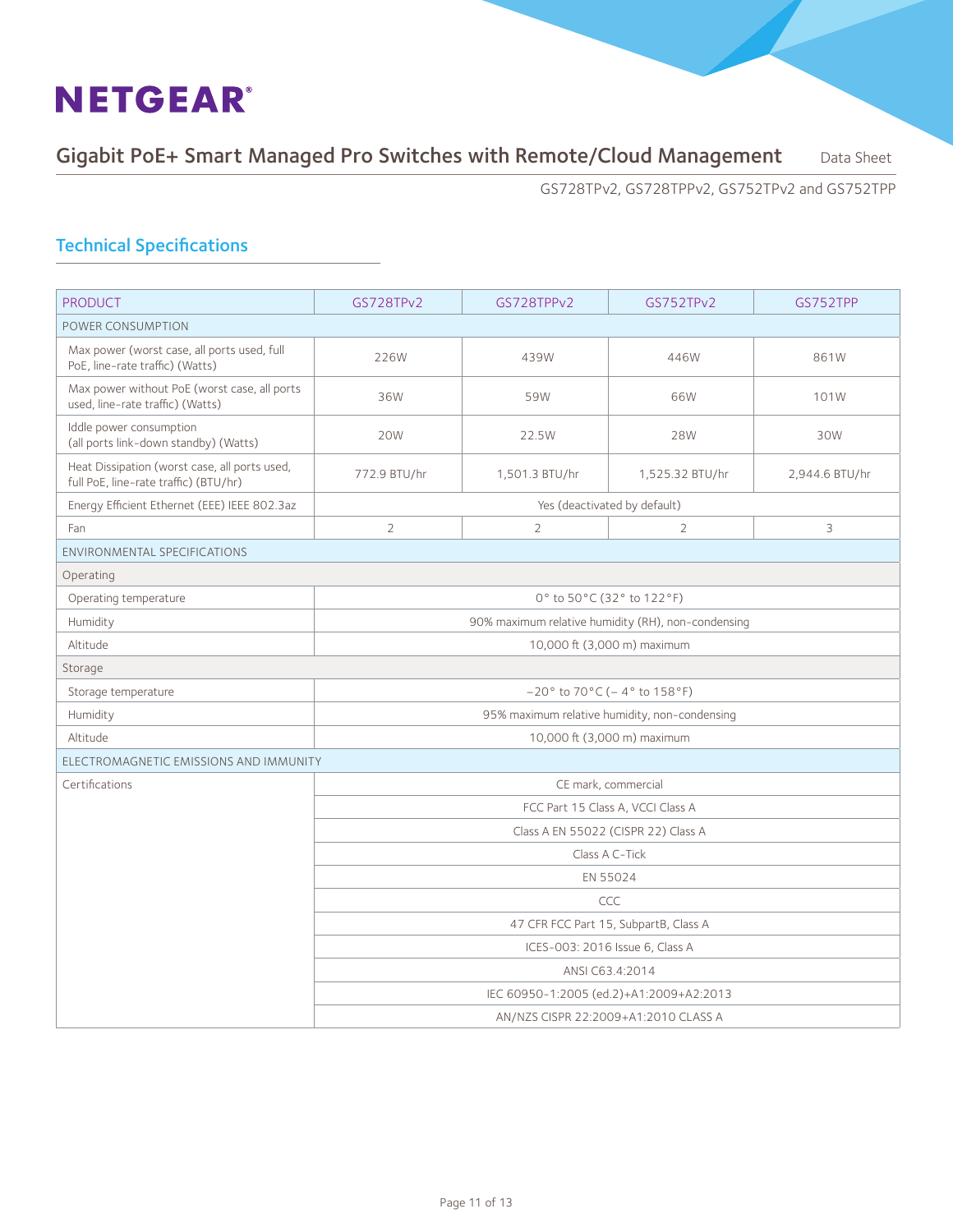### Gigabit PoE+ Smart Managed Pro Switches with Remote/Cloud Management Data Sheet

GS728TPv2, GS728TPPv2, GS752TPv2 and GS752TPP

| <b>PRODUCT</b>                                                                                                                                                     | GS728TPv2                                                                                              | GS728TPPv2                                              | GS752TPv2                                               | GS752TPP                                                |
|--------------------------------------------------------------------------------------------------------------------------------------------------------------------|--------------------------------------------------------------------------------------------------------|---------------------------------------------------------|---------------------------------------------------------|---------------------------------------------------------|
| <b>SAFETY</b>                                                                                                                                                      |                                                                                                        |                                                         |                                                         |                                                         |
| Certifications                                                                                                                                                     | CB mark, commercial                                                                                    |                                                         |                                                         |                                                         |
|                                                                                                                                                                    |                                                                                                        |                                                         | CSA certified (CSA 22.2 #950)                           |                                                         |
|                                                                                                                                                                    | UL listed (UL 1950)/cUL IEC 950/EN 60950<br>EN 60950-1: 2006 + A11:2009 + A1:2010 + A12:2011 + A2:2013 |                                                         |                                                         |                                                         |
|                                                                                                                                                                    |                                                                                                        |                                                         |                                                         |                                                         |
|                                                                                                                                                                    | IEC 60950-1:2005 (ed.2)+A1:2009+A2:2013                                                                |                                                         |                                                         |                                                         |
|                                                                                                                                                                    | AN/NZS 60950.1:2015                                                                                    |                                                         |                                                         |                                                         |
|                                                                                                                                                                    |                                                                                                        |                                                         | CCC (China Compulsory Certificate)                      |                                                         |
| <b>WARRANTY AND SUPPORT</b>                                                                                                                                        |                                                                                                        |                                                         |                                                         |                                                         |
| ProSAFE Lifetime Warranty                                                                                                                                          | Included, Limited LIFETIME*                                                                            |                                                         |                                                         |                                                         |
| Technical Support via Phone and Email*                                                                                                                             | 90 days                                                                                                |                                                         |                                                         |                                                         |
| Lifetime 24x7 Online Chat Technical Support*                                                                                                                       | Included. Limited LIFETIME*                                                                            |                                                         |                                                         |                                                         |
| Lifetime Next-Business-Day (NBD) Replacement                                                                                                                       | Included. Limited LIFETIME*                                                                            |                                                         |                                                         |                                                         |
| ProSUPPORT OnCall 24x7 Service Packs**                                                                                                                             | Category 1:                                                                                            | Category 1:                                             | Category 2:                                             | Category 2:                                             |
| OnCall 24x7 extends the 90-day phone and<br>email warranty entitled technical support for<br>standard and advanced features to the length<br>of the contract term. | PMB0311 (1 yr.)<br>PMB0331 (3 yrs.)<br>PMB0351 (5 yrs.)                                                | PMB0311 (1 yr.)<br>PMB0331 (3 yrs.)<br>PMB0351 (5 yrs.) | PMB0312 (1 yr.)<br>PMB0332 (3 yrs.)<br>PMB0352 (5 yrs.) | PMB0312 (1 yr.)<br>PMB0332 (3 yrs.)<br>PMB0352 (5 yrs.) |
| PACKAGE CONTENT                                                                                                                                                    |                                                                                                        |                                                         |                                                         |                                                         |
| All Models                                                                                                                                                         | Smart Managed Pro Switch                                                                               |                                                         |                                                         |                                                         |
|                                                                                                                                                                    | AC Power cord with C13 connector (localized to region of sale)                                         |                                                         |                                                         |                                                         |
|                                                                                                                                                                    | Brackets and screws for rack mounting                                                                  |                                                         |                                                         |                                                         |
|                                                                                                                                                                    | Rubber footpads for tabletop installation                                                              |                                                         |                                                         |                                                         |
|                                                                                                                                                                    | Rubber protection caps, which are already installed in the SFP sockets                                 |                                                         |                                                         |                                                         |
|                                                                                                                                                                    | Installation quide                                                                                     |                                                         |                                                         |                                                         |